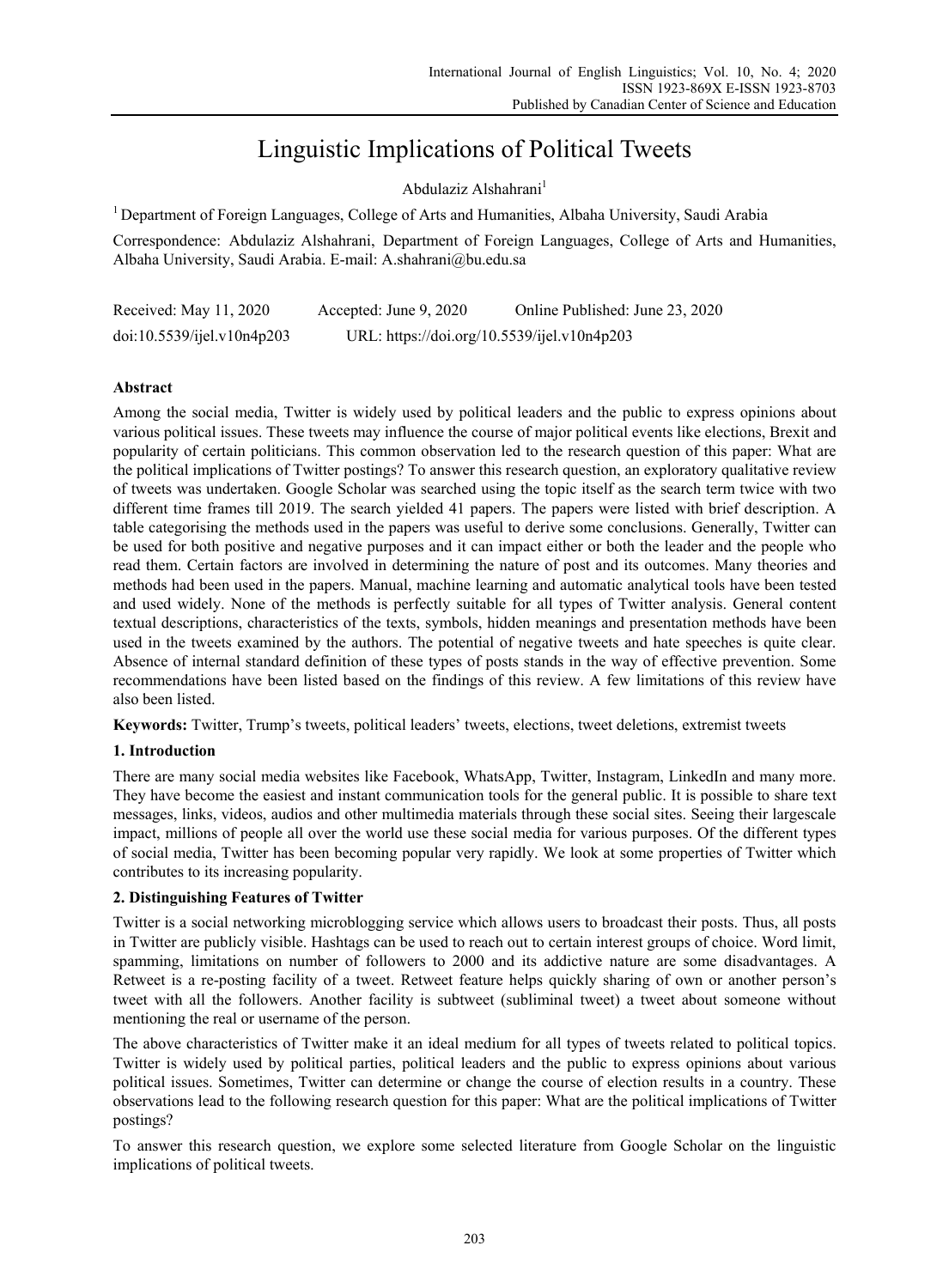## **3. Methodology**

The first five pages of Google Scholar was searched using the above review topic itself as the search term with the only restriction that the language is English. All papers relevant to the topic published until 2019 were selected. The search yielded 40 papers. A PRISMA flow diagram is given below.



Figure 1. PRISMA flow diagram

## **4. Results and Discussion**

The results of reviewing the selected papers are described along with the discussion as the explanations given by the authors of papers cannot be separated into a separate discussion section, as will be evident from the descriptions below.

The papers were categorised based on the research methods used in the papers as shown in Table 1.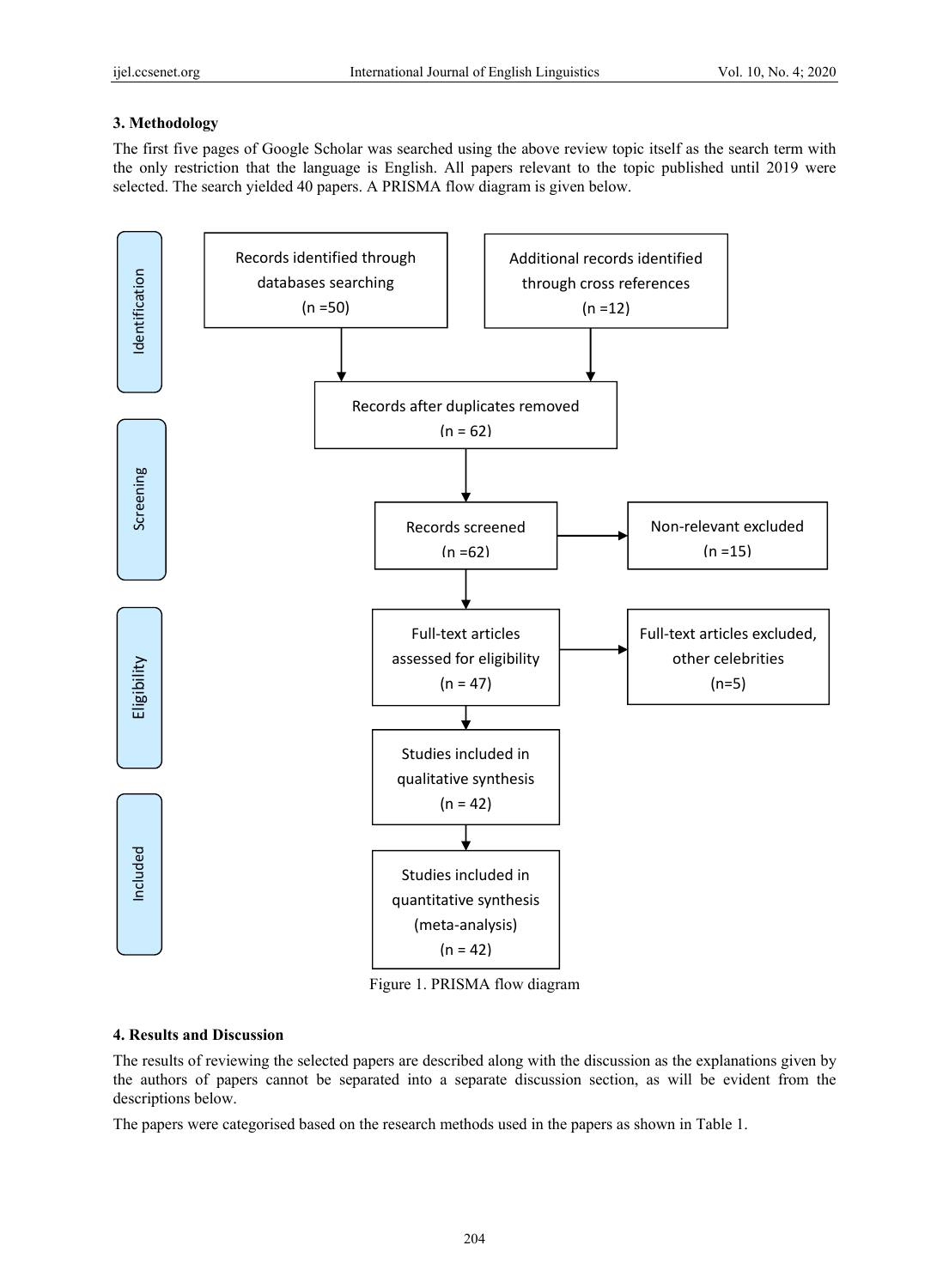|  |  |  | Table 1. Number of papers related to each method of Twitter analysis |  |
|--|--|--|----------------------------------------------------------------------|--|
|  |  |  |                                                                      |  |

| Research method     | No of papers |                                                  |
|---------------------|--------------|--------------------------------------------------|
| Linguistic analysis |              | Includes one paper cited twice.                  |
| Content analysis    | 23           | Includes ref for CDA and one paper cited thrice. |
| Models              |              |                                                  |

Content analysis accounted for about half of the total papers. Linguistic analysis and proposal of models were almost equal. These are discussed in the following sections.

## *4.1 Linguistic Analysis*

The selected papers demonstrated both linguistic and content analysis of political tweets related to different parts of the world. Ott (2017) commented about the wholly homologous nature of Twitter itself and the natural speaking style of Trump's tweets on 12 November 2012 and responses to it and the tweets on 5 April 2016, 27 April 2016 and 5 May 2016. A Twitterbot developed by Brad Hayes of MIT in which he had programmed a Twitterbot to mimic the then presidential candidate. The bot used an artificial intelligence algorithm based on Trump's language in hundreds of hours of debate transcripts to generate Trump-like tweets. Trump's debate rhetoric during the Republican primary had three prominent features. The language was simple, deferred to trusted friends and colleagues and consistently insulted his opponents. The first and third of these features are common for many other tweets by different people. The bot was able to generate some real tweets of Trump due to these similarities. The language of Trump's ordinary speech had been darker, more violent and contained strong words of insults. He used block capitals for exclamatory points.

A linguistic approach was used by Nasser and Kareem (2018) to analyse the tweets of Trump. The authors used "the propositional content condition and essential condition model of Searle (two aspects of meaning that are expressive of the factuality of what is said or written), Grice's cooperative principle and relevance (meaning that the speaker is delivering a verbal turn that is relevant or related to the topic discussed) and Mahootian's code-mixed discourse. Mahootian applied a discourse-based analysis to decode online blogs and texts with an emphasis on lexical change, speakers' intentions, and interaction maximization." (p. 4). These analyses showed that Trump used very informal rhetoric when criticising, slashing, sharp judging and directly attacking. The tweets are brief, purposeful, and objective with a definite aim. There is a mixture of praise, dispraise, thanking, briefing, lamenting and discomfort his tweets. To emphasize points, he uses block letters and exclamation marks. Preoccupation with modern life and anxiety about self can cause such methods of expressions. In linguistic terms, he gives importance to certain grammatical devices and structures like interjections, adjectival phrases and comparative degrees, and lengthy sentences. There is also an overuse of future tense (will) especially in dealing with issues, promises, calls or threats.

Measures of public opinion derived from polls could be correlated with the sentiment word frequencies in Twitter messages, which was associated with several time series surveys on political opinion of the public done several times during US elections of 2010 (Stieglitz & Dang-Xuan, 2012).

Measures of public opinion derived from polls could be correlated with the sentiment word frequencies in Twitter messages, which was associated with several time series surveys on political opinion of the public done several times during US elections of 2010 (Stieglitz & Dang-Xuan, 2012).

What was true in the case of Trump during US elections were also true in the case of Columbian elections. Casarin et al. (2019) used an inverse Bayesian method to analyse political tweets of this election. Politicians were able to identify the combination of sensitive words to enhance the probability of retweet of the message to impact on political outcomes. Trigram was used as the method of analysis of Spanish tweets. Retweets were able to predict election outcomes. Low grammatical density resulted in using more words to express the same ideas in Spanish compared to English. Thus, the information contained in an average bigram in English was similar in amount as a trigram in Spanish. Trigram analysis, especially in the context of retweeting and its impact on voting in Spanish was different from other works on English language tweets which can use bigrams. The combination of words 'paz' (peace), 'política' (politics) and 'mujeres' (women) were frequently used during the 2015 campaign by Colombian politicians. This had led to the immense political polarisation between the former Colombian president Alvaro Uribe Velez and the current president Juan Manuel Santos on the topic of peace talks with Revolutionary Armed Forces of Colombia (FARC) during both legislative and executive elections in Colombia in 2014. The significance of the word 'mujeres' arises from their important role in the Colombian peace through the participation of 'Corporación Sisma Mujer', one of the most well-known Colombian women's rights NGOs. Politicians used trigrams frequently in a stereotyped manner for 'personalised' contacts with their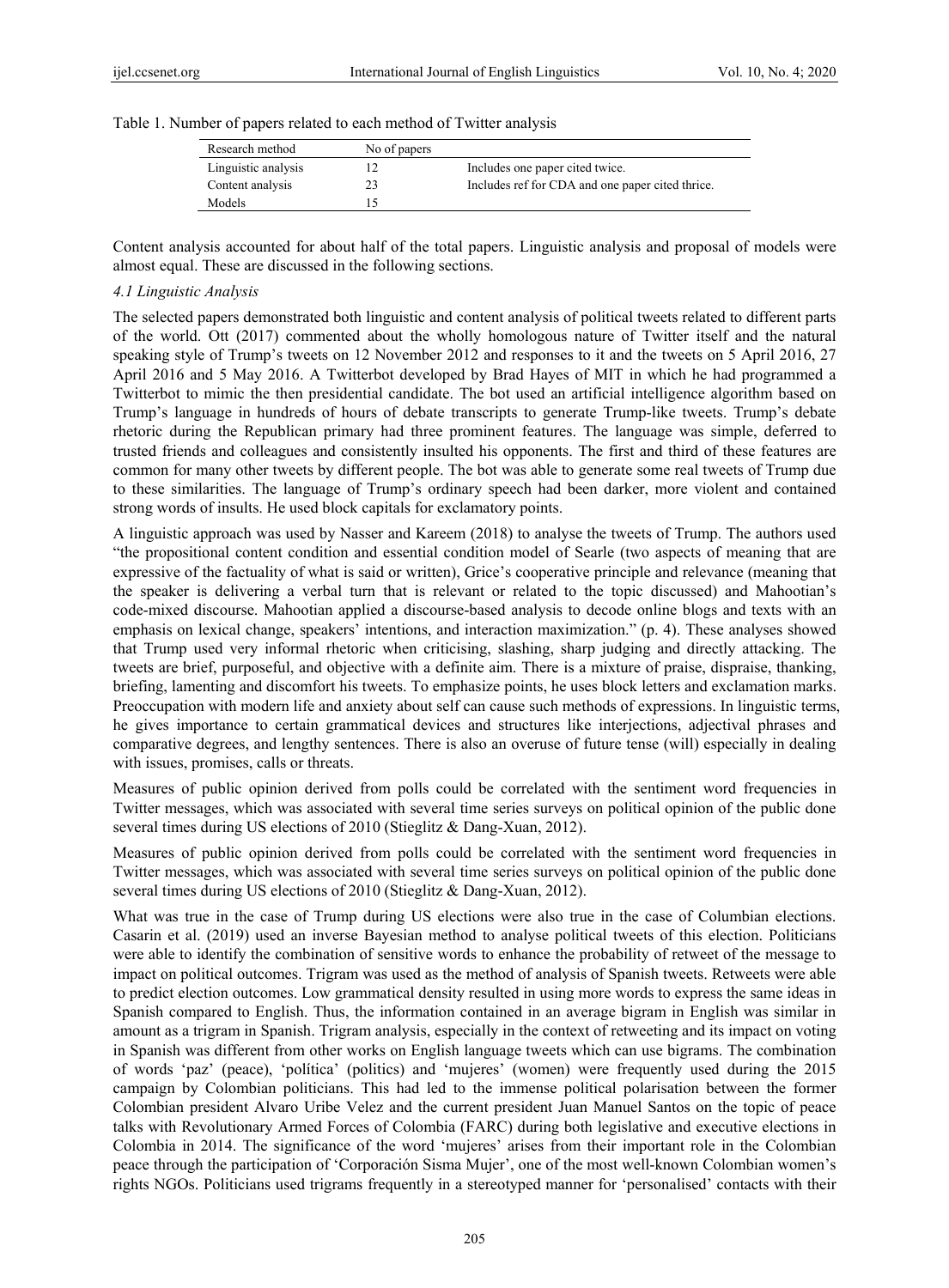followers. For this purpose, they propagated messages with formal greetings using demonyms to draw the attention of people from specific areas. The tweets, 'buenos días santandereanos' and 'buenos días Cordoba' exemplified this. However, the sentiment reduction score of all political parties were similar.

Instead of simple word analysis or inverse Bayesian model with bigrams and trigrams, critical discourse analysis (CDA) (Wodak & Meyer, 2009) in a socio-cognitive ideological frame can be used, as was demonstrated by Masroor, Khan, Aib and Ali (2019) while analysing the tweets of two prominent Pakistani political leaders. The variety of discourse strategies were noted, in which, cognitive binary of positive self-presentation and negative other-presentation to achieve political domination and legitimization of political actions by controlling the public opinion were expressed. The contexts of motives ranged from restoring public faith in the governance to toppling the government.

Gender may play an important role in determining the language used in distinct ways. The differences are related to their expected roles in the social groups. This is a linguistic phenomenon happening in several cultures and relates to their discursive strategies. In political tweets during the 2010 Brazilian presidential campaign analysed by Cunha, Magno, Gonçalves, Cambraia and Almeida (2014), men used imperative verbal forms in hashtags more frequently in expressing their attitude towards a particular candidate. Women used more of declarative forms. This difference was attributable to their distinct approaches towards others in the network. When political hashtags are used as strategies of persuasion, imperative forms become more overt ways of persuading and declarative forms more indirect ways of persuasion. The relative effectiveness of the two forms were certainly different. No negative sentiment against any candidate was expressed by any of them in the tweets.

Talking of sentiment, the sentiment word frequencies in tweets could be correlated with several time series surveys on political opinion of the public. Stieglitz and Dang-Xuan (2012) examined the political tweets, published on Twitter from March 21 to 27, 2011, just before the two Landtag (state parliament) elections in Baden-Württemberg and Rheinl and Pfalz states of Germany. The tweets of parties and frontrunners in the elections were examined. Interactive and intensive discussions related to these elections were identified. A few users published most of the tweets. Their influential role was evident from the numerical strength of retweets. The relationship of sentiment in political messages with certain political parties or politicians and their retweetability was measured. Tweets containing affective expressions were retweeted more than those which did not contain such words. Thus, messages containing affective expressions can be used for their rapid spread. Leftists functioning as actors accounted for maximum retweets reflecting in the election results. This finding highlighted on the need for politicians and political parties to identify the most influential users and follow the discussions with strong affective sentiment among their peers, especially during election campaigns. Political parties and politicians should Use of social media intelligence similar to business contexts is recommended for political parties and politicians.

Lexical and social network alignment can reveal political alignment of twitter users. The discourse patterns in tweets, retweets and replies can reveal political affiliation of the users. Rates of using capitalization and punctuation can also indicate this. Smaller proportion of replies with more punctuation and capitalisation were noted in the case of right-winged users. Although there were robust differences between left and right leaning groups with respect to their discourse and sub-lexical features, their predictive accuracy was low (Tatman, Stewart, Paullada, & Spiro, 2017). In a study on the linguistic features present in populist discourse on tweets by four European political leaders—Luigi Di Maio, Matteo Salvini, Marine Le Pen and Nigel Farage and its relationship with their popularity, Carrella (2018) identified emotionalization, simplistic rhetoric and intensified evaluations as the discursive elements of populistic expressions. A control group of Matteo Renzi, François Hollande and David Cameron was used for comparison in the analysis. These discursive features were positively correlated with the tweet popularity for both the leaders in question and the control group. Leaders of the control group tweeted stronger presence of populist-related features.

Use of personal pronouns in Twitter were examined by Jaworska and Sogomonian (n.d.) to find out their effects in the EU Referendum of 23 June 2016 in UK in relation to Brexit. There were significant differences in the use of personal pronouns by Leavers and Remainers. Use patterns of "we" was significant distinguishing factor in the rhetoric of both groups. Leavers used "we" more frequently and in more versatile manner to mobilise diverse types of supports. The use of "we" was particularly noticeable when the disadvantages of continuing in EU were discussed. This was especially observable when the disadvantages of continuing in EU were contrasted with alternatives. The disadvantages included payment of £350m per week for EU public services, threat to safety, security and quality of life due to free migration within EU, political future of the country, EU constraints on the open citizenship in a thriving democracy and global trade. The Brexit economic advantages for families, farmers and consumers on the priorities of the country rather than that set by EU were contrasted. "If we leave"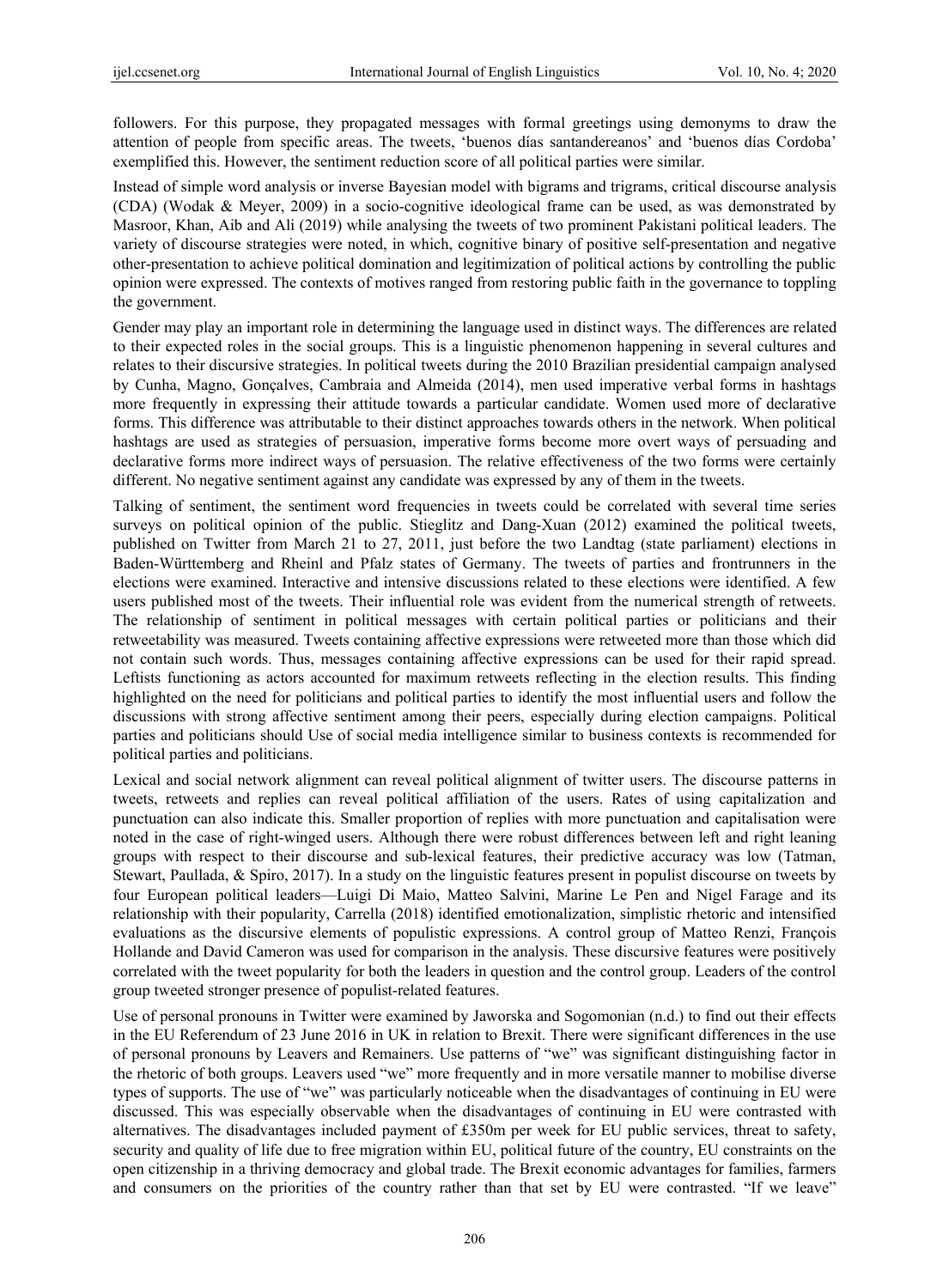advantages were more than "if we stay" disadvantages. On the other hand, projection of economic losses, higher prices and job cuts by leaving Brexit were prominent on the other side. The influential Leave tweets projected the current state as negative, blamed the EU for it and then suggested Brexit was the solution to these problems and a bright new future for UK. On the other hand, the influential Remain tweets projected Brexit as something bad or to be afraid of and benefits of being within EU were rarely stressed. This caused the Leavers naming Remainers as "Project Fear" in some tweets. Tory Brexit and Labour No Brexit projected the distinct political polarisation also. However, some prominent leaders of Labour party supported Brexit and therefore, the Remain tweets were not effective.

#### *4.2 Content Analysis*

Instead of linguistic analysis, the contents of tweets were analysed as such in some papers. In the 2010 US Congressional elections, the tweets and retweets contained posts of divisive partisan structure. Retweets were used as a mechanism of spreading information (Stieglitz & Dang-Xuan, 2012). Tweets of former US President Barak Obama, former British PM David Cameron and Israel PM Benjamin Netanyahu were aimed at improving outreach and transparency (Aharony, 2012). The political discussions in Twitter during political elections were aimed at the most active and most influential users either to protest or express positive or negative sentiments (Stieglitz & Dang-Xuan, 2012). Colleoni, Rozza, and Arvidsson (2014) divided the users into Democrats and Republicans on the basis of tweets. Political homophily of both unreciprocated and reciprocated tweets were examined for the two groups. Higher levels of political homophily were observed in the case of Democrats. On the other hand, stronger homophily were noticed in the case of those Republicans who followed official Republican accounts and it was higher than those of Republicans themselves. Reciprocated tweets showed higher political homophily than unreciprocated ones. The linguistic features of the postings were distinct in all these differentiations which facilitated identification of these trends.

In their work, Pancer and Poole (2016) analysed the first three months of tweets from Hillary Clinton and Donald Trump after winning their respective nominations. They observed that messages containing #hashtags, @usermentions, or http://www.websitelinks.com decreased likes and retweets. These features are meant to increase audience exposure. However, their presence simultaneously increased disfluency or the subjective difficulty of cognition. Thus, the message become less visually clear leading to perceptual disfluency. Then they required the translation of symbols and text strings into meanings in terms of orthographic disfluency. Features like embedded images improved processing fluency leading to increased interactions. Thus, fluency in brief WOM transmissions becomes important. This stresses the need to device suitable social media strategies to influence the voting public.

In their study, Ramanathan, Bee and Paramasivam (2017) used Fairclough's three dimensional model to analyse the lexical choices and the formation of ideas to compare the ideological notions in the political tweets of Prime Minister Najib Tun Razak (henceforth, Najib) in Malaysia and Prime Minister Narendra Modi (henceforth, Modi) in India during the election campaigns. Data were collected over a period of 3 months during the election campaigns which occurred from February to April 2013 in Malaysia and January to March 2014 in India. The presence of various ideologies in the tweets demonstrated the consensual power of the political leaders. This was reflected in the citizens' acceptance of their principles, ideologies and moral values. Political awareness among citizens and the language used by both leaders from different political coalition were important. Usefulness of Twitter for success in elections was also evident.

Twitter doubled the permissible word limit in November 2017. Jaidka, Zhou and Lelkes (2019) used both supervised and unsupervised natural language processing methods to analyse 358,242 tweet replies to U.S. politicians from January 2017 to March 2018. The effect of doubling the permissible word limit resulted in less uncivil, more polite, and more constructive discussions online. However, the trend of declining empathy and respectfulness of these tweets remains major concerns.

The language used by Belgian and Spanish politicians in their tweets during the 2014 European elections were studied by Coesemans and De Cock (2017). It was noted that politicians adapted to technological limitations of Twitter using concise statements with subject pronoun ellipsis in Dutch and full subject NP constructions of a first-person plural verb form in Spanish and Catalan to accommodate their tweets within the 140-word limit. Exact conciseness strategies are determined by features related to the language. Twitter handles and hashtags were used for promotion of personal branding. Metapragmatic awareness was indicated by first person pronouns and proper nouns for creative and third person references. Twitter was used for making their campaign talk searchable and possible to be followed.

Politicians tweet to promote the "us vs. them" split in the population during social uprisings. They aim to obtain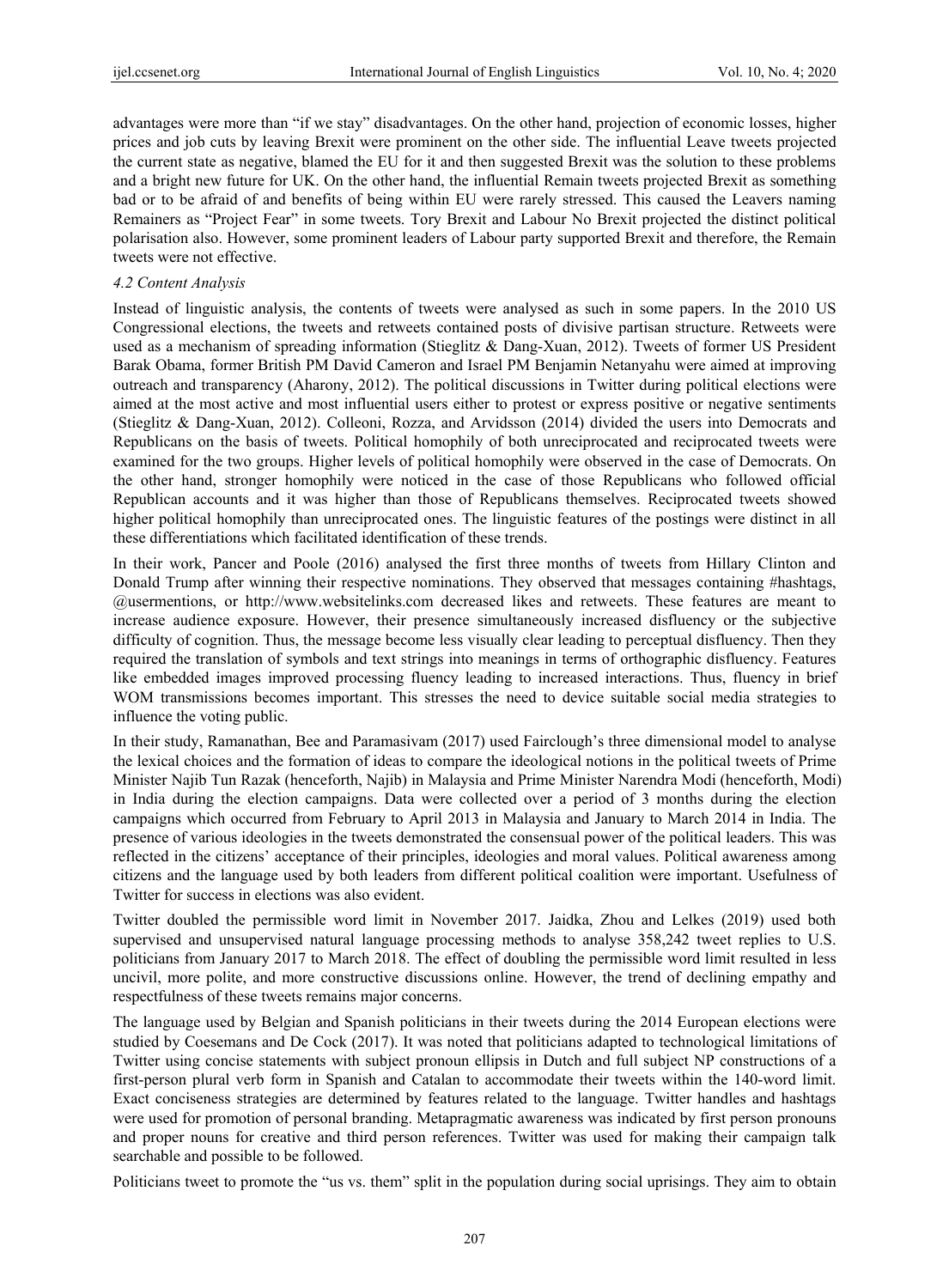support and legitimization for their own actions. Using critical discourse analysis (Wodak & Meyer, 2009), Karkın, Yavuz, Parlak and İkiz (2015) examined the repeating frequencies of speech patterns in the tweets of leading politicians during the Gezi Park protests, which originated in Istanbul Turkey in June 2013 and spread across the country rapidly. The discourses in the politicians' tweets deliberately tried to guide the public to reproduce marginalization and polarization among them.

The processes of creating and sharing social media posts during live political debates were investigated by Berman, Melumad, Humphrey, and Meyer (2019) analysed the live political debates over four key issues from over 9.5 million tweets just before the 2016 US presidential election. As the debates progressed, the tweets were increasingly decoupled from the live event. The success drivers of tweets were different during the debates and after the debates. During the debates, users acted like narrators. They posted shorter tweets commenting on the events which were developing. Linguistic emotionality had a limited role in sharing. After the debates, users assumed the role of interpreters. Successful posts were more detailed containing visual and emotional accounts of the events. Barack Obama's last State of the Union Address was analysed for generalisation of the findings.

Trump's supporters stayed with him on his environment policies all the time as reflected by their tweets (Khan & Khan, 2018). They used a variety of means for this purpose. They expressed resentment against the liberals. They approved all his actions. They were sceptic against the argument of climate change or environmental dangers. A strong sense of nationalism overshadowed the concern for economic wellbeing. The most dominating Their hostile attitude towards their political opponents dominated the entire discourse. They were not concerned about the economic benefit due to the pro-environment policies. Although some themes dominated more frequently, there was no variation in the expression of enthusiasm in respect of each theme. For a politician with an environment friendly outlook, voters were not feeling more strongly about certain themes regarding environmental policies. Rather, they were conditioned and were accustomed to think about certain themes more often.

Using a corpus analysis of Trump's discourse in his tweets both before and after becoming president, Ross and Rivers (2018) noted that Trump makes repeated attempts to ridicule the mainstream media using disparaging labels like "fake news" and "fake media." He seems to be attempting to deter the public from trusting media reports, since many of them criticise Trump's presidency. He wants to position himself as the sole source of truth. But objective truth can be contested. Hence, arguing the other way, Trump himself may be a serial offender in spreading mis- and disinformation in the same way as he accuses the media.

Based on a study of 577,555 tweets by over 400 members of the U.S. Congress between 2012 and 2014, Jones, et al. (2018) noted that Republican and conservative legislators highlighted on the values of tradition, conformity, national security and self - direction. The Democratic and liberal legislators, on the other hand, stressed on the values of benevolence, universalism, hedonism, social and economic security and achievement.

Political candidates occasionally slip up in election-related tweets and want to repair the miss. Such uncomfortable tweets are deleted hoping that none will notice. But Politwoops archives deletions of politicians to bring more transparency and accountability to political discourses. Discussing this issue, Meeks (2018) observed that analysis of Twitter deletions can reveal the campaigns that were strategically present which the candidates wished to hide from voters to create favourable attitude among voters leading to their winning the election.

Due to the growing amount of offensive communication on the internet, there is a growing need for a new technology to detect hate speech automatically for effective content moderation. However, defining exactly the difference between free speech and illegal speech depends on the laws in a specific country and knowing the linguistic characteristics of hate speech. Jaki and De Smedt (2019) analysed over 50,000 right-wing German hate tweets posted between August 2017 and April 2018 around the 2017 German federal elections. Both quantitative and qualitative methods were used. Subversive profiles containing various types of hate speeches, derogatory keywords and retweets were compared with safe tweets to evolve stylistic clues to identify hate speech. These speeches were targeted on persons, groups communities, races, activities and behaviours. Some lexical analysis identifying word bias or vocabulary of hate speech, word combinations to convey derogatory messages on religion, ideology, gender and race, dehumanisation naming persons as some animal, word clusters on immigration, refugees, politics, crime, word polarity, word tree were used. The identified linguistic creativities were: creative targeting using suitable word compounds, creative metaphors and phraseological modifications using film titles, proverbs etc. Speech acts which were expressive, directive, assertive, commissive, indirect were also identified. These manual methods of identification of hate speech linguistics were used for automation of the detection process for in-domain and cross-domain evaluations.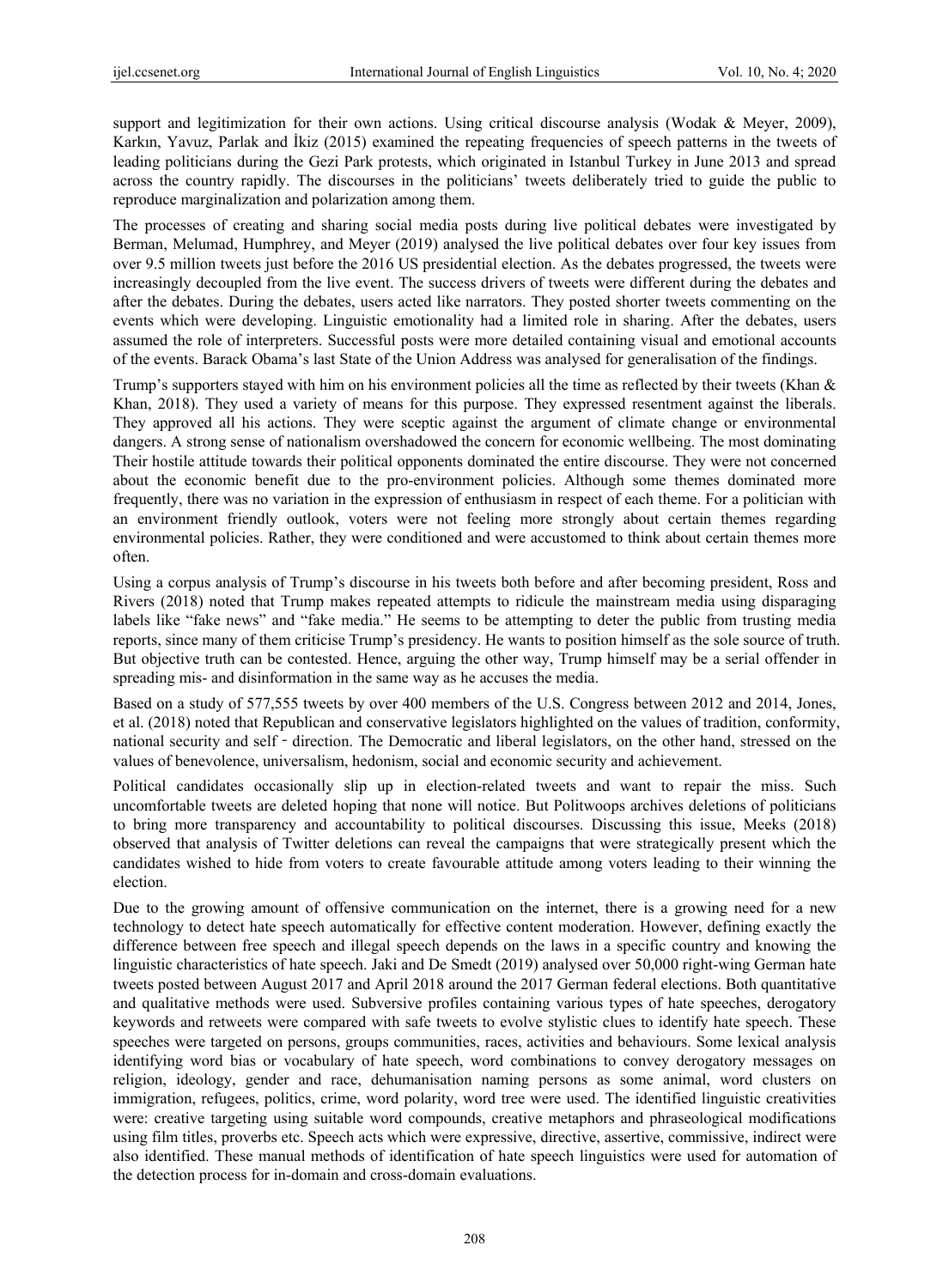Compared to politicians, terrorist groups handle Twitter in a negative way. Torregrosa, Thorburn, Lara-Cabrera, Camacho, and Trujillo (2019) compared the tweets from a dataset of 105 pro-ISIS users with 91 random Twitter users during 2015−2016 to find such negativism in text, tone and meaning. The Linguistic Inquiry Word Count (LIWC) software was used for this analysis. ISIS supporters used more third person plural pronouns and less first person singular and second person pronouns. They also used more words associated with death, certainty, anger and more words containing six letters or more. Their language use was similar to those of other extremist organisations.

Using experimental approach comparing proven disinformation (deceptive information) with new tweets, Volkova and Jang (2018) examined lexical markers of biased language, syntactic and stylistic signals and connotations in different types of deceptive news such as disinformation, propaganda and hoaxes. Some of the deceptive strategies including misleading or falsification were also evaluated. The tweet content along with biased language markers, moral foundations and connotations predicted the outcomes of deception strategies better than was possible with syntactic and stylistic signals. It was easier to identify falsification than misleading strategy. Prediction of disinformation was more difficult than of propaganda or hoaxes. Deceptive news types (disinformation, propaganda, and hoaxes), unlike deceptive strategies (falsification and misleading) were more prominent and hence easier to identify in tweets than in news reports. The analytical approach used in this paper enabled deeper understanding of the perspectives and thus revealed the intentions of such disinformation practices.

In Twitter, language styles are modified as well as influenced by the relationship of the person with others. However, the linguistic styles of people can be predicted by their demographic attributes like gender, age, place where they grew up and others. The linguistic style may also be changed according to the status of the persons or audience they address and the relationship of these persons with the user. Social acceptance also influences linguistic styles, like lower status people adapting the styles of higher status people. Each medium has its own style and so has Twitter. Designing of linguistic behaviour is largely based upon an imagined audience, although audience may consist of diverse types. According to Shapiro, Hemphill, and Otterbacher (2018) members of the U.S. Congress used Twitter for many of their speech-based actions. These tweets include brief account of how the day was spent, recent events, providing online or offline information and declaring position for or against policies and other politicians. But information provision with or without political positioning on various issues dominate all of them. Females, senators, and Democrats were more likely to tweet. The members of Congress had been routinely using Twitter with one-way communication as priority. They tweeted cleverly to provide for their framing efforts for positioning speech acts. However, there were no significant differences in advantages or disadvantages among these groups with respect to access or impact.

Some political crises happened in Brazil in recent years. Dilma Rousseff, the president, was impeached in 2016. Several corruption scandals were investigated in 2017. Teixeira et al. (2018) proposed a taxonomy for discourse analysis to understand the intent and types of tweets about political scandals. The number of retweets were almost half of all tweets, but the retweets had significant mass influence. Humour, criticism and protest were more prominent in these retweets. Whether joke or serious comment was determined by the nature of event and its likely influence on the Twitter users. Every crisis was not treated as a joke. Criticism and protests were more in the cases like bribery. Humour was more frequent in the case of a famous politicians, such as the ex-president Lula or president Temer. Taking sides to support a particular person was possible. In the case of some events, a surprise element was expressed in the tweets. Retweets were mainly determined by the sentiments and cultural factors. Images, videos and animated gif posts were intended as humour. Texts were used for criticisms and protests.

The Nigerian community has their own interesting and innovative methods of coining words for Twitter. During the time of the former President Goodluck Jonathan, his supporters were described using the words "Jonathanian" and "GEJites". The word "Buharist" became a similar word to support the then leading opposition candidate and now the President Mohammed Buhari. In this context, two words being used were "wailing wailers" and "hailing hailers". The former was meant to be a derogatory word against those whose tweets were critical of Buhari. The latter was used to describe the Buhari supporters. "Wailers" was an adaptation of another word, which was positive and radical in significance, as it was associated with Bob Marley in the seventies. Hence, although it was intended to be derogatory, critics of Buhari were happy to be labelled in that manner. On the other hand, "Hailers" was considered to be more damaging since it was phonically close with Hail Hitler banners and its associated image of unreflecting followership. Use of suffixes like "-ian", "-ite" and "-ist" were the preferred linguistic devices. Labelling in Nigerian Tweets were creative and at the same time part of the war of words and wits between persons at or near extremes of the political continuum. These were not ideological but emerged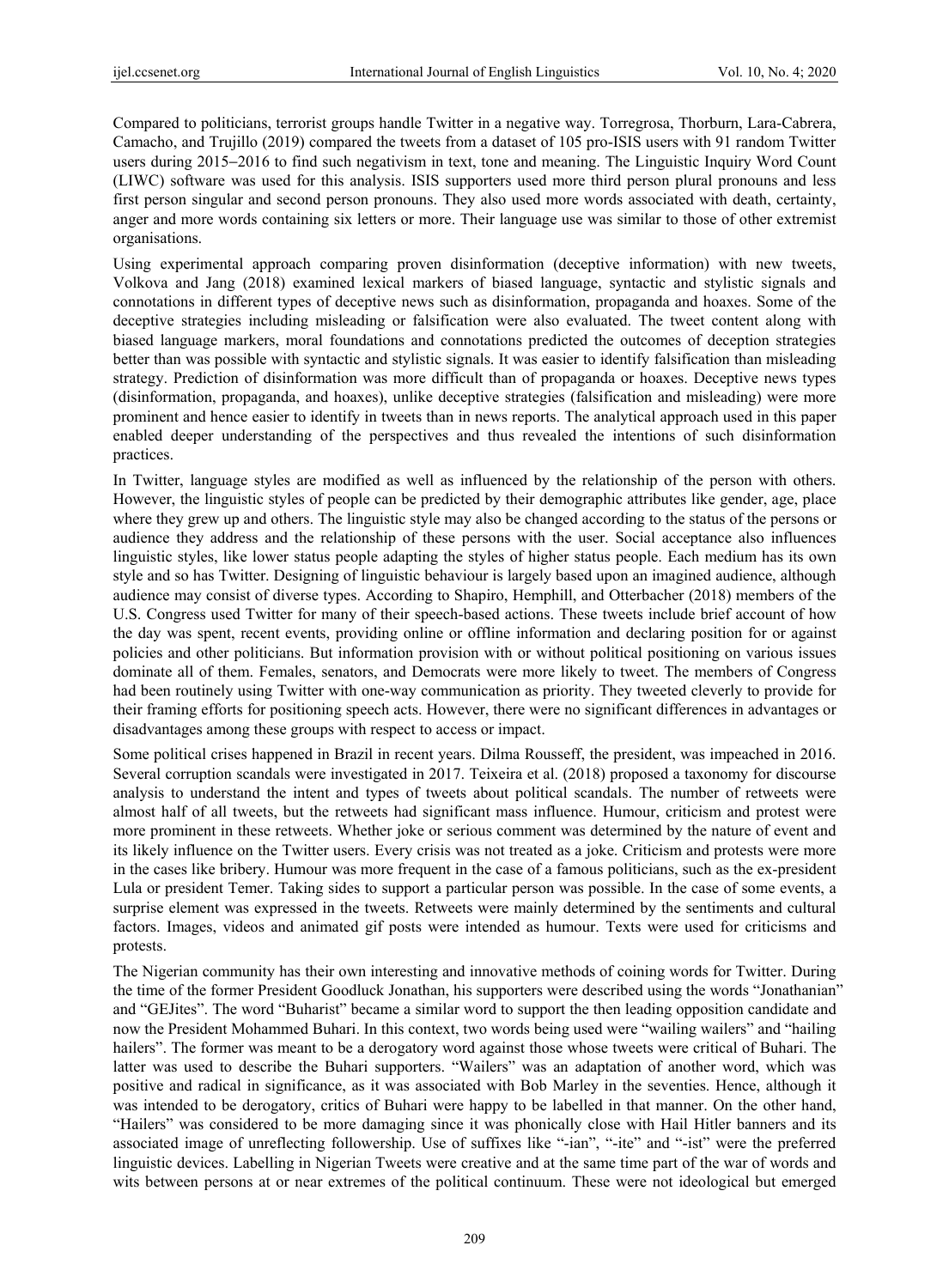from the interaction of need, greed, creed and region of the political class. In this context, the new word, "Fencism" was not meant to be neutralism. Instead, "Fencism" objectivity. It considered the drawbacks of both sides and formed its own views. In "Fencism" an informed, detached and yet connected non-partisan and objectivity driven approach to behaviour was observable (Ihebuzor & Egbunike, 2018).

According to the analysis of tweets by the Pope Francis by Genovese (2019) more political tweets were common during international crises. The target issues were related to other secular authorities. Sometimes, the tweets were also meant to normalise Catholic Church power to maintain the Vatican's long tradition of safeguarding peace and protecting vulnerable populations.

Microblogging posts of two major political parties and their political candidates in Nigeria extracted from the Twitter handles in the studies by Opeibi (2019). The tweets on the election-related issues trending during the period were collected as supplementary data. As a language accommodation strategy, the current opposition party in Nigeria, the People's Democratic Party (PDP), opened four Twitter accounts to accommodate the national multilingual setting. In 2015 elections, the current president Jonathan used Twitter for civic engagement and covertly solicit future support. Indirect communicative act is a characteristic of socio-cultural discourse based on presupposition. The passport size portrait picture of the candidate with a smiling face and relaxed mood was suggestive of a semiotic thrust. This positioning was used for communicating a message of optimism, friendliness and commitment to implement the electoral promise. Two slogans accompanied the tweets: Goodluck for Transformation; The Transformer was written in the lower section of the post to strengthen this message. All typical features of political tweets were fully evident in Jonathan's posts. His opponent used influential persons to support him expecting the common voters to follow the suit. The political parties and candidates used Twitter also for raising credibility of the election process of primaries in 2014. Monitoring and management of the electoral process in real time were posted in the All Progressive Congress (APC), the Buhari's party. Later these posts were improved with better displays. Retweeting was used by both parties for crowdsourcing for support. These retweets reiterated the campaign promises as the prime. Reconstruction, metaphorical and rebranding of their personality profile for crowdsourcing and followership were also aimed at. Ethical and hashtag persuasions and sloganeering, globalisation of local issues and use of saints and demons contrasts, rhetoric, acronyms, neologism, convention naming and mediating latest trending topics were used by both parties extensively.

The above section dealt with linguistic and word content analysis of tweets in various contexts. Some predictive models have been developed by a few authors based on the trends of tweets analysed in various ways. Some of these are discussed below.

#### *4.3 Models*

In both cases of Iranian and German elections of 2009, number of Twitter mentions could be correlated with election results. Relationship between the quantity of words indicating affective dimensions of both positive and negative emotions in the case of certain political parties or politicians with respect to rates of tweets and the retweets could be positive as per (Stieglitz & Dang-Xuan, 2012).

A seven-point scale and a model were used by Preoţiuc-Pietro, Liu, Hopkins and Ungar (2017) to characterize the groups of politically engaged users through language use on Twitter. As against the commonly held view that ideology is a single, left-right dimension, in this research, it was found that self-reported political extremity is more an indication of political engagement than of ideological self-placement and only self-reported extremists devoted a lot of time for politics in their Twitter activities.

The relationship of sentiment (emotionality) with appraisals, frequencies and speed of dissemination were investigated by Dang-Xuan, Stieglitz, Wladarsch and Neuberger (2013). They analysed 30 most retweeted users for content-related features including emotionality, appraisal of political parties or politicians and topics in the case of state parliament election of Berlin.

Based on their research, Cohen and Ruths (2013) observed high level of inaccuracies in the ability of analysed content of tweets to predict political orientation. This was attributed to overoptimism arising from procedural errors in validation of data sets. The authors collected novel data carefully using annotation techniques. Three different types of Twitter users were collected. Each of these possessed a different degree of political engagement on Twitter. The users ranged from politicians who were highly vocal to those who were normal users, who did not discuss politics normally. Previous reports used standard methods of measuring political orientation to show 90% inference accuracy. They were found to have only 65% accuracy on normal users. This meant use of narrow range of political orientation for describing classifiers.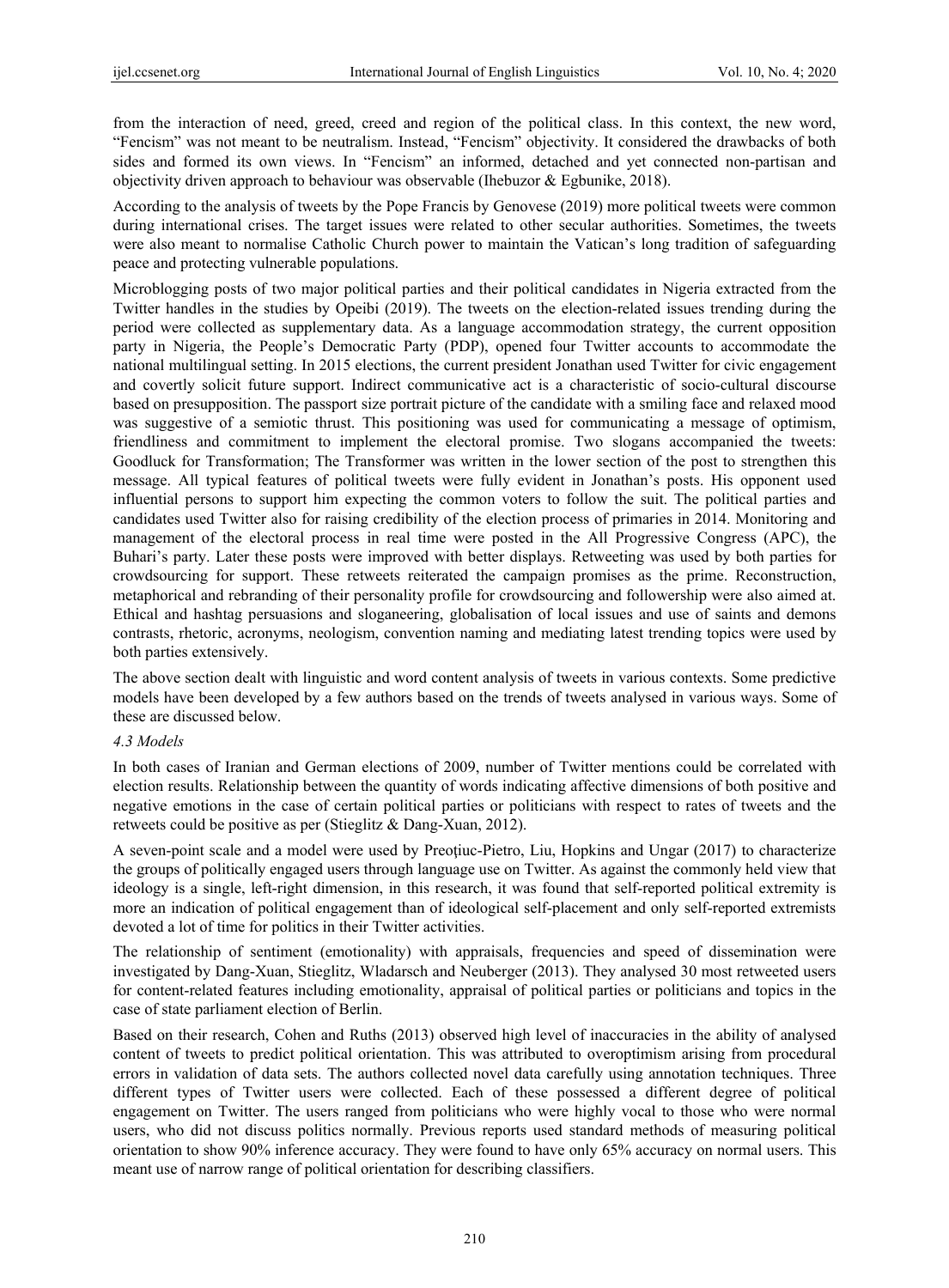Recognising the limitations of traditional linguistic approaches for sentiment analysis, Li, Chen, Ji, Muresan and Zheng (2012) used a combination of local linguistic features and global social evidence as an improved method of sentiment analysis. This method was tested in the case of US Presidential election. The main task was to classify political election tweets into positive and negative. The authors recognised tweets containing sentiments targeted specifically on candidates or parties and those which were forum posts containing both specific targets and issues like foreign policies. These were categorised as target dependent tweets and target-issue dependent forum posts. Positive instances for hashtags of Obama and GOP (Republican party candidates) were collected from the tweets. Discussion forum data were extracted from Elections and Campaigns board of political forum. Observations about current behaviour were used as causal explanations for past and future behaviours of the target. The analysis showed certain target-issue pairs to be consistently associated with a particular sentiment across most users. There were frequent positive sentiment about Ron Paul's foreign policy and negative sentiment about Barak Obama's foreign policy. These results were explained using impression formation theory. Mental grouping of familiar persons occurred through social categorisation process. Thus, to express sentiment on one target, an implicit comparison with another target was essential. Such comparisons may mix positive and negative sentiments like in, "NONE of the GOP candidates have a significant advantage on national polls against Obama." Here GOP and Obama are the two comparison targets. Positive sentiments are in "significant" and "advantage". Negative sentiments exist in "against" and "NONE". Sometimes consistent sentiments are expressed in certain target comparisons like in, "when compared to "McCain" or "Nixon", the sentiment towards "Barack Obama" is usually positive, while compared to "Washington", the sentiment is mostly negative". Using social balance theory, the interpersonal network among social agents were analysed to evaluate how a social group evolves to a possible balance state. Here, user was one agent and the two presidential candidates were the other two agents. Since the other two agents were competing, there was mutual negative sentiment between them. This means, the balanced state was attained when there were two mutual negative and one mutual positive sentiment. According to Halo Effect or Halo Error theory, a cognitive bias causes formation of a general impression of someone and any further information is assumed to support the first impression. Further, cognitive consistency occurs when people try to maintain consistency among their beliefs. Therefore, a user has a consistent sentiment not just based on a single first impression from the first inputs, but information added further to form a consistent belief. The most confident sentiment and most frequent sentiment with and without adjustment for confidence values were used here as tools of the two theories. When the sentence is long and complex, correct identification of sentiment is possible only when all the three steps are used. Often multiple sentiments may be contained in such sentences.

Correlation between in text political ideologies and the moral foundations expressed within that text has been already established. In their work, Johnson and Goldwasser (2018) showed that political ideology and policy frames used by politicians to bias the public towards their stance on an issue are mutually correlated. The authors attempted modelling both the language and framing of issues by politicians on Twitter, to predict the moral foundations used by politicians to justify their stances on issues. Probabilistic graphical modelling showed the usefulness of jointly modelling of abstract political slogans. These were better than unigrams of policy frames for the prediction of the morality underlying political tweets.

In their studies, Karamshuk, Lokot, Pryymak, and Sastry (2016) on the relationship between mainstream and social media in forming public opinion during mass crises, especially the way in which the events are framed in the mainstream news and on social networks, the language used in those frames were aimed at identifying their political slant and partisanship. The authors used dataset consisting of more than 40M tweets and more than 4M news articles on the mass protests in Ukraine during 2013–2014 (Euromaidan) and the post-Euromaidan conflict between Russian, pro-Russian and Ukrainian forces in eastern Ukraine and Crimea. The relationship between linguistic markers of a particular political leaning in online media and political slant in news articles and Twitter posts were estimated showing that it is possible to use the method for prediction with high precision.

A machine learning approach for automatic annotation of Spanish and French tweets regarding online reputation of politicians was suggested by Jean-Valere Cossu, Mena, Torres-Moreno, and SanJuan (2014). A simple statistical natural language processing classifier without in-domain training was found suitable for the purpose. The annotation was as good as human annotators and outperformed more specific resources like lexicon or in-domain data. The case of André's Manuel López Obrador, the left candidate to the presidential elections in Mexico in 2012, was used. He had built a strong base of support among people who felt being left behind in the economic growth of Mexico and among the frustrated young generation.

It is well-known that politicians select and use words carefully for their statements aimed at influencing others on an issue. This political strategy is called framing. These frames also indicate the beliefs and positions of the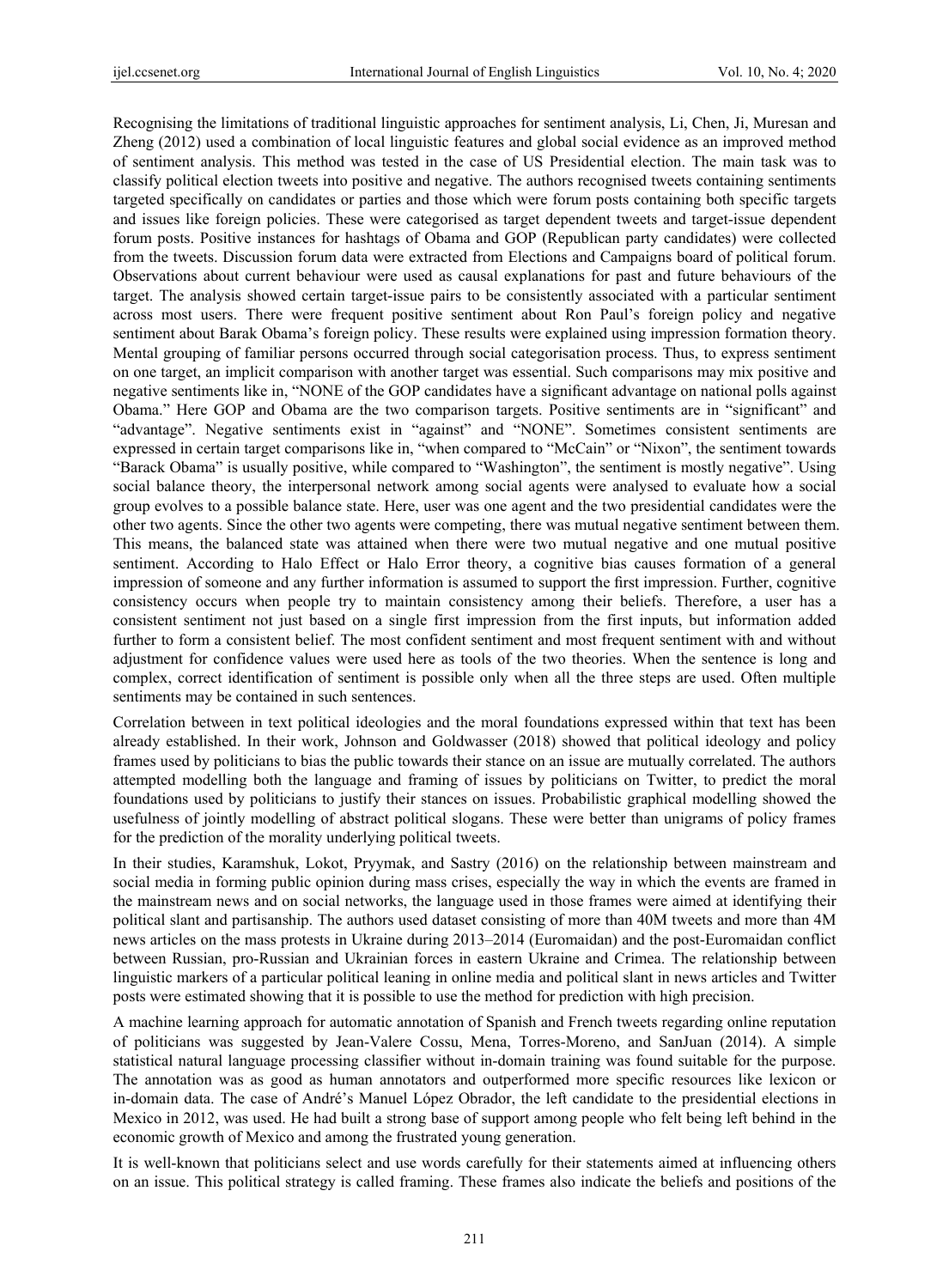politician on the issue. Simple language features like unigrams, bigrams, and trigrams can be used for identifying the general frame of longer congressional speeches as well as short tweets of politicians. Tweets may contain multiple unigrams across different frames and therefore the effectiveness of this approach is limited. Hence, Johnson, Lee, and Goldwasser (2017) proposed a joint model which can use both linguistic features of tweets and ideological phrase indicators. These were extracted using an embedding-based model, which could be used to predict the general frame of political tweets. Some weakly supervised models normally meant for collective classification were used by Johnson, Jin, and Goldwasser (2017) to predict the frames used in political discourse on Twitter. Global probabilistic models showed that by combining features of both lexical features and network-based behavioural features of Twitter, the average unsupervised F1 score was increased by 21.52 points compared to using only lexical baseline.

A model was developed by Shugars and Beauchamp (2019) for argument engagement using a new dataset of Twitter conversations about President Trump. The model included several user, tweet, and thread-level features. The model was used for the prediction of user participation in conversations with over 98% accuracy. Users tended to argue over wide range of ideological differences. They were also more likely to engage with those who were different from themselves. The emotional content of a tweet had important implications for user engagement. Negative and unpleasant tweets showed tendencies of sustained participation. Even if negative, these extended discussions could narrow down political differences and reduce information bubbles. Thus, a public appetite for engaging in prolonged political discussions which were more than just partisan pot-shots or trolling was noted.

Multimodes, context and linguistic items were shown as parts of the discourse which serve to aid political mobilization, citizen participation and for educational purpose across many social media contexts in the paper by Fakunle (2019) based on the examining the automated multimodes as semiotic nodes and the contextual features used in Abubakar Atiku (the Nigerian political leader) twitter update. Three models were integrated in this research: a revised Herring's multimodal computer mediated communication discourse analytic approach and parts of Kress and Leeuwen's multimodal discourse analysis (Ross & Rivers, 2018; Nasser & Kareem, 2018).

A study was undertaken by Stier, Bleier, Lietz and Strohmaier (2018) on whether election candidates addressed the topics most important to the mass audience and to which extent their communication is shaped by the characteristics of Facebook and Twitter in the case of In German federal election campaign 2013. A survey was conducted during the election campaign with open-ended questions. A human-interpretable Bayesian language model was used for identification of political topics. The model was applied to social media messages of candidates and their direct audiences. The candidates and their audience were found to have different priority of topics. Politicians used Facebook and Twitter for different purposes. Twitter was used to a lower extent than Facebook.

### **5. Conclusions**

From the findings of the papers, it was evident that politicians use Twitter for both positive and negative purposes. The purpose is determined by which side is the politician. Their patterns observed show that Twitter can be used in a variety of ways for the outcome desired by them. Both linguistic analysis and content analysis of tweets were used by researchers for identifying such trends. Many methods, theories, technologies of manual, machine learning and automatic nature have been used for lexical and linguistic structure of the tweets to derive their true meanings. CDA may be a good tool for capturing the intended meanings from the linguistic properties. None of the methods is perfectly suitable for all types of Twitter analysis. It is recommended that more research on developing standard procedures for various purposes of analysis may be done.

Apart from just the general content, the words used, the structure of the sentence, hidden meanings, use of symbols, some specific methods of presentation have all implications on the political leader as well as the target audience. Textual, lexical and linguistic analyses serve different purposes. However, this does not seem to be well-recognised. The relationship between purpose and methods needs to be clarified by further appropriate research.

Tweets of Trump especially shows the linguistic and content variations he uses for self-promotion, winning supporters for what he believes is good for Americans in the very narrow sense, ridiculing and often insulting opponents, claiming himself to be the sole source and authority of truth and media as the bad boys. Other politicians mainly try to protect themselves against their political opponents for electoral gains or to ward of criticisms, repair image and defend themselves when accused of financial or ethical irregularities. Leading politicians think themselves to be above all and beyond any criticism.

Some attempts to use modelling to predict the future behaviour of politicians in tweeting have been made using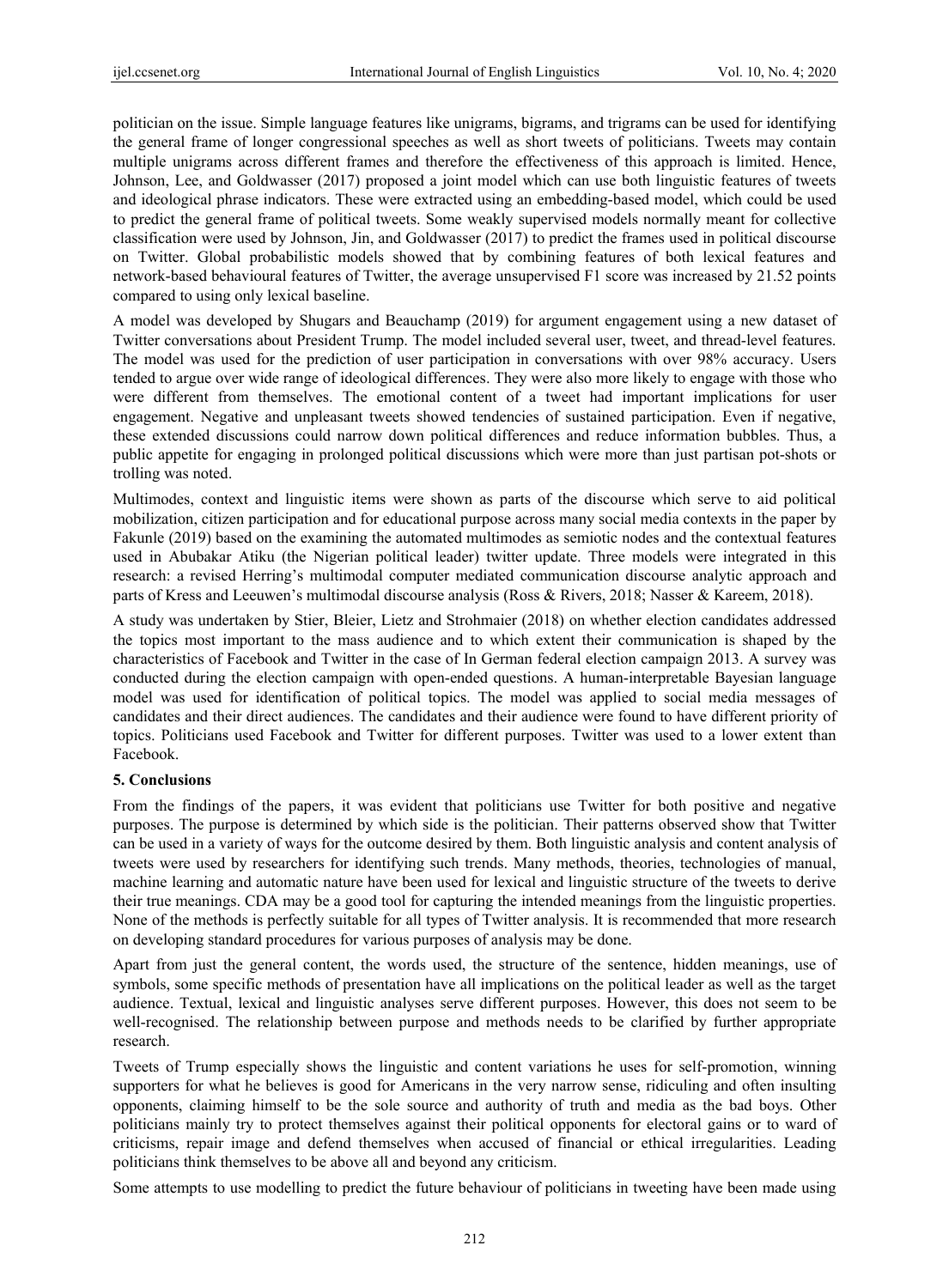trends in the past and current trends and different methods of modelling. These models can be used for prediction of future tweets with reasonable precision. But the purpose of such prediction is vague. Past or current tweets may be valid data for predictive models only in so far as the contexts of these tweets continue to exist. If the context changes, tweets may also take different forms of expression. For example, imagine Trump loses his election for the second term. His tweets may be quite different. It is not even possible to guess it, although some possibilities are already looming large (Douglas, 2020) when Trump used his May 26<sup>th</sup> 2020 tweet to insist that mail-in-ballots are not valid due to the possibilities of manipulation he only can see. Mail-in-ballot may be more common in the context of the Corona crisis. It is mainly used by urban dwellers, most of whom are democrats. So, the aim of his tweet is obvious. It is also a refusal to accept defeat. It may be interesting to use modelling approach to probe how tweets of political leaders will change with change of contexts and this is recommended for further work.

There are also possibilities of inadvertent posts with negative implications to be posted. Deletion mechanisms, if done well in time, can reduce the adverse impact of this on the political leader, his party or the target public. Even some tweets of the Pope Francis were prone to such errors. Twitter posts affect both the leader and the people who see, react or retweet them in various ways, but depending on the content and the purpose of the tweet. Only one paper was seen on this topic. Within the limited search done in this paper, it is not possible to say whether more papers exist.

Negative tweets or hate speeches have the potentiality for terrorist and other criminal practices within and outside the country of its origin. At any cost, posts related to negative remarks, intended to spread hatred or provoking murder and violence need to be prevented. However, the absence of an internationally acceptable standard definition for such tweets prevents effective global action on this harmful practice. Culprits can get away by posting such messages from countries where they are not illegal. There is an urgent need for UN and other international organisations, academic experts, civil right activists and Twitter and other social media providers to act on this.

#### **6. Limitations**

1) Papers available on political tweets are too many. Only five pages of Google Scholar and repeat search of another five pages using a more recent time frame were done. Searching more pages in each case, would presumably yield more papers.

2) Papers beyond 2019 were not included. There are numerous papers published in 2020 alone. Inclusion of at least some of these papers would have given the most modern findings for more useful conclusions.

3) This was an exploratory qualitative review. A qualitative review of this type is highly insufficient for deriving all useful findings from them. A meta-analytical systematic review needs to be undertaken by experts in the field. Moreover, widening the research to include, perhaps compare, other social media contents and websites such as: Facebook, LinkedIn, Snapchat, and etc, is without a doubt imperative.

#### **References**

- Aharony, N. (2012). Twitter use by three political leaders: an exploratory analysis. *Online Information Review*, *36*(4), 587−603. https://doi.org/10.1108/14684521211254086
- Berman, R., Melumad, S., Humphrey, C., & Meyer, R. (2019). A tale of two Twitterspheres: political microblogging during and after the 2016 primary and presidential debates. *Journal of Marketing Research*, *56*(6), 895−917. https://doi.org/10.1177/0022243719861923
- Carrella, F. (2018). Analysis of The Correlation Between Populist Discourse and Tweet Popularity. *Colloquium: New Philologies*, *3*(2), 27−50. https://doi.org/10.23963/cnp.2018.3.2.2
- Casarin, R., Correa, J. C., Camargo, J. E., Dakduk, S., Horst, E. T., & Molina, G. (2019). What makes a tweet be retweeted? A Bayesian trigram analysis of tweet propagation during the 2015 Colombian political campaign. *Journal of Information Science*. https://doi.org/10.1177/0165551519886056
- Coesemans, R., & De Cock, B. (2017). Self-reference by politicians on Twitter: Strategies to adapt to 140 characters. *Journal of Pragmatics*, *116*(July), 37−50. https://doi.org/10.1016/j.pragma.2016.12.005
- Cohen, R., & Ruths, D. (2013). *Classifying political orientation on Twitter: It's not easy* (pp. 91−99). Seventh International AAAI Conference on Weblogs and Social Media. AAAI. Retrieved December 30, 2019, from https://pdfs.semanticscholar.org/80c4/37ee5544da7461f16249373bd8823eb09375.pdf
- Colleoni, E., Rozza, A., & Arvidsson, A. (2014). Echo chamber or public sphere? Predicting political orientation and measuring political homophily in Twitter using big data. *Journal of Communication*, *64*(2), 317−332.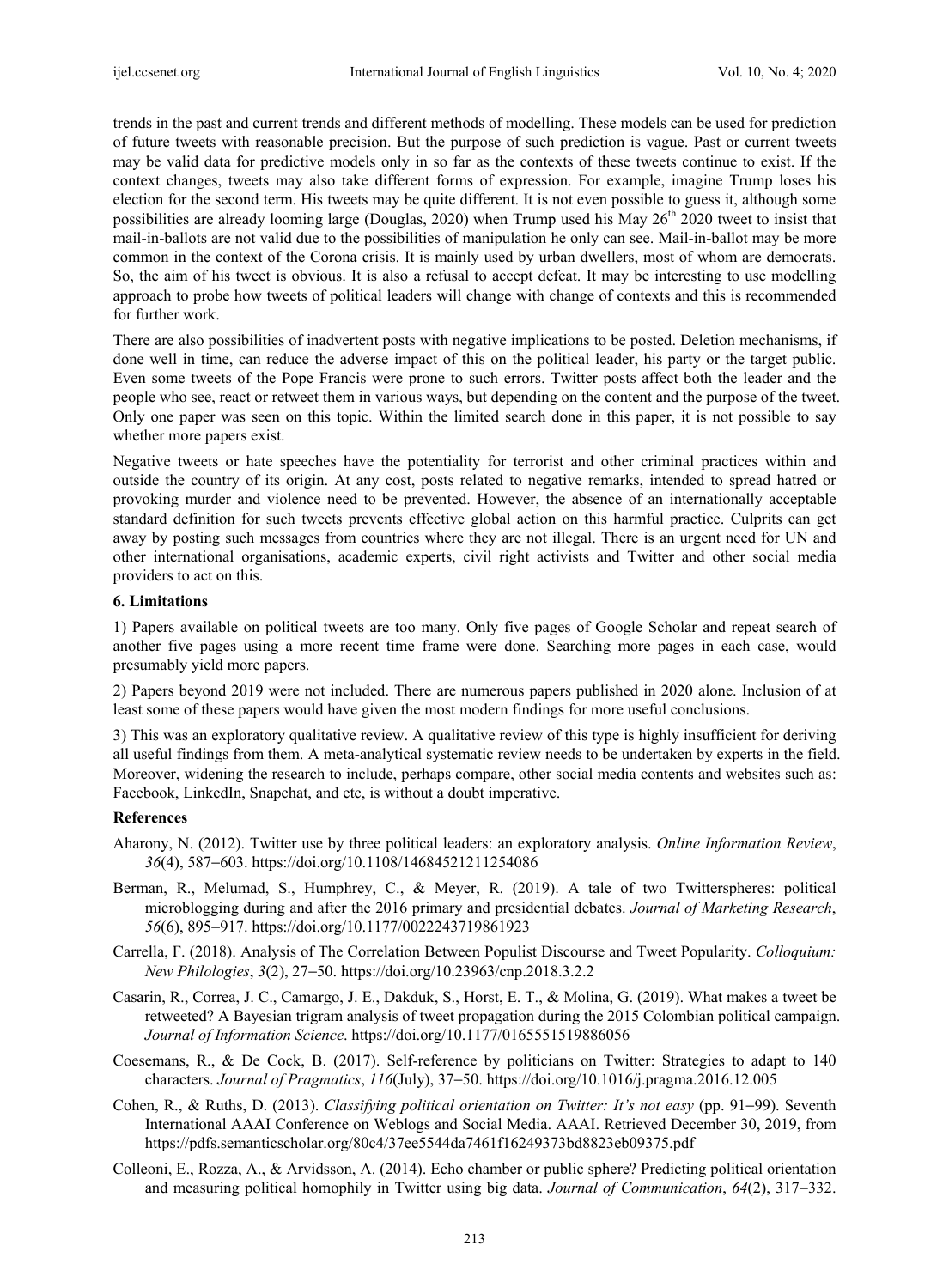https://doi.org/10.1111/jcom.12084

- Cunha, E., Magno, G., Gonçalves, M. A., Cambraia, C., & Almeida, V. (2014). He votes or she votes? Female and male discursive strategies in Twitter political hashtags. *PloS One*, *9*(1), e87041. https://doi.org/10.1371/journal.pone.0087041
- Dang-Xuan, L., Stieglitz, S., Wladarsch, J., & Neuberger, C. (2013). An investigation of influentials and the role of sentiment in political communication on Twitter during election periods. *Information, Communication & Society*, *16*(5), 795−825. https://doi.org/10.1080/1369118X.2013.783608
- Douglas, L. (2020, May 29). *Will Trump dispute the 2020 election results? His tweets this week suggest so*. Retrieved June 7, 2020, from https://www.theguardian.com/commentisfree/2020/may/29/will-trump-dispute-2020-election-results-twitter
- Fakunle, R. O. (2019). Heuristic cues and contextual features of selected tweets of Atiku Abubakar: A multimodal perspective. *Journal of Language and Linguistics*, *6*(July), 129−136. Retrieved December 31, 2019, from http://jolledu.com.ng/index.php/joll/article/view/99/81
- Genovese, F. (2019). Politics@ Pontifex: International Crises and Political Patterns of Papal Tweets. PS: *Political Science & Politics*, *52*(1), 7−13. https://doi.org/10.1017/S1049096518001038
- Ihebuzor, N., & Egbunike, N. A. (2018). Fencism: An Unusual Political Alignment in Twitter Nigeria. In *Handbook of Research on Civic Engagement and Social Change in Contemporary Society* (pp. 364−382). IGI Global. https://doi.org/10.4018/978-1-5225-4197-4.ch021
- Jaidka, K., Zhou, A., & Lelkes, Y. (2019). Brevity is the soul of Twitter: The constraint affordance and political discussion. *Journal of Communication*, *69*(4), 345−372. https://doi.org/10.1093/joc/jqz023
- Jaki, S., & De Smedt, T. (2019). *Right-wing German hate speech on Twitter: Analysis and automatic detection*. arXiv, 1910, 07518. Retrieved January 2, 2020, from https://arxiv.org/ftp/arxiv/papers/1910/1910.07518.pdf
- Jaworska, S., & Sogomonian, T. (n.d.). *After we# VoteLeave we can# TakeControl: political bonding and imagined collectives on Twitter before the Brexit vote*. University of Reading. Retrieved January 1, 2020, from https://www.researchgate.net/profile/Sylvia\_Jaworska/publication/325719270\_After\_we\_VoteLeave\_we\_c

an\_TakeControl\_political\_bonding\_and\_imagined\_collectives\_on\_Twitter\_before\_the\_Brexit\_vote/links/5 b1fdc67aca272277fa7fb45/After-we-VoteLeave-we-can-TakeCont

- Jean-Valere Cossu, R. A., Mena, A. M., Torres-Moreno, J.-M., & SanJuan, E. (2014). Bilingual and cross domain politics analysis. *Avances en la Ingeniería del Lenguaje y del Conocimiento*, *85*(December), 9−19. https://doi.org/10.13053/rcs-85-1-1
- Johnson, K., & Goldwasser, D. (2018). *Classification of moral foundations in microblog political discourse* (Vol. 1: Long Papers, pp. 720−730). Proceedings of the 56th Annual Meeting of the Association for Computational Linguistics, July 2018, Melbourne Australia. Association for Computational Linguistics. https://doi.org/10.18653/v1/P18-1067
- Johnson, K., Jin, D., & Goldwasser, D. (2017). *Leveraging behavioral and social information for weakly supervised collective classification of political discourse on Twitter* (Vol. 1: Long Papers, pp. 741−752). Proceedings of the 55th Annual Meeting of the Association for Computational Linguistics, July 2017, Vancouver, Canada. Association for Computational Linguistics. https://doi.org/10.18653/v1/P17-1069
- Johnson, K., Lee, I.-T., & Goldwasser, D. (2017). *Ideological phrase indicators for classification of political discourse framing on Twitter* (pp. 90−99). Proceedings of the Second Workshop on NLP and Computational Social Science, August 2017, Vacouver, Canada. Association for Computational Linguistics. https://doi.org/10.18653/v1/W17-2913
- Jones, K. L., Noorbaloochi, S., Jost, J. T., Bonneau, R., Nagler, J., & Tucker, J. A. (2018). Liberal and conservative values: What we can learn from congressional tweets. *Political Psychology*, *39*(2), 423−443. https://doi.org/10.1111/pops.12415
- Karamshuk, D., Lokot, T., Pryymak, O., & Sastry, N. (2016). Identifying partisan slant in news articles and Twitter during political crises. In E. Spiro & Y. Ahn (Eds.), *International Conference on Social Informatics* (vol. 10046, pp. 257−272). SocInfo 2016. Lecture Notes in Computer Science. Springer, Cham. https://doi.org/10.1007/978-3-319-47880-7\_16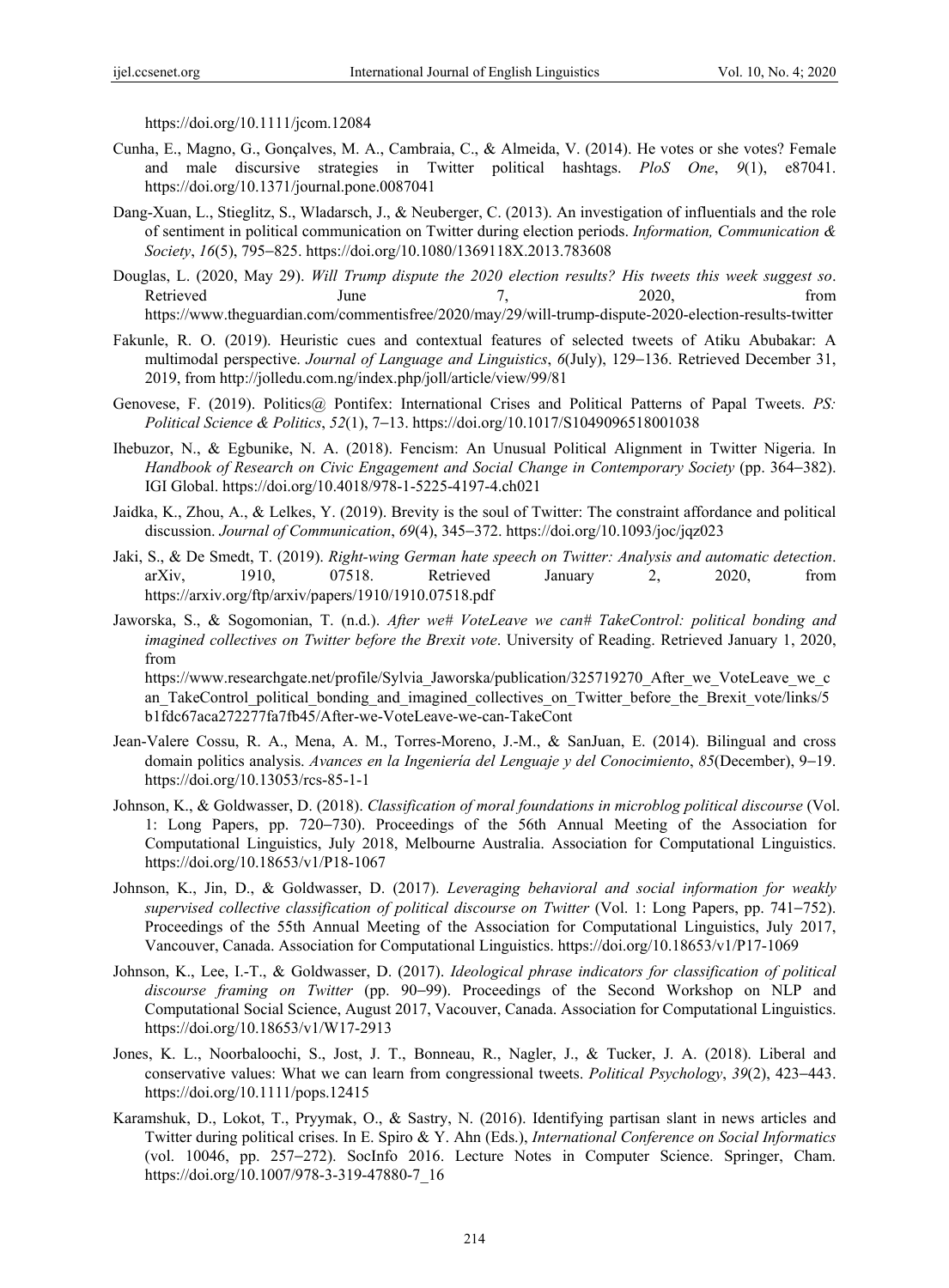- Karkın, N., Yavuz, N., Parlak, İ., & İkiz, Ö. Ö. (2015). *Twitter use by politicians during social uprisings: an analysis of Gezi park protests in Turkey* (pp. 20−28). Proceedings of the 16th Annual International Conference on Digital Government Research. ACM. https://doi.org/10.1145/2757401.2757430
- Khan, B. F., & Khan, A. M. (2018). *Protecting the Environment from Populism: Policy Implications Drawn from Sentiment Analysis of Trump Supporters' Tweets* (p. 22). The Internet, Policy & Politics Conference 2018. Oxford Internet Institut. Retrieved December 31, 2019, from http://blogs.oii.ox.ac.uk/policy/wp-content/uploads/sites/77/2018/09/IPP2018-Khan.pdf
- Li, H., Chen, Y., Ji, H., Muresan, S., & Zheng, D. (2012). *Combining social cognitive theories with linguistic features for multi-genre sentiment analysis* (pp. 127−136). Proceedings of the 26th Pacific Asia Conference on Language, Information, and Computation, November 2012, Bali, Indonesia. Faculty of Computer Science, Universitas Indonesia. Retrieved December 30, 2019, from https://pdfs.semanticscholar.org/aecd/5a81ed490d52da645c667c3eb939f63996f8.pdf
- Masroor, F., Khan, Q. N., Aib, I., & Ali, Z. (2019). Polarization and Ideological Weaving in Twitter Discourse of Politicians. *Social Media + Society*, *5*(4), https://doi.org/10.1177/2056305119891220
- Meeks, L. (2018). Tweeted, deleted: theoretical, methodological, and ethical considerations for examining politicians' deleted tweets. *Information, Communication & Society*, *21*(1), 1−13. https://doi.org/10.1080/1369118X.2016.1257041
- Nasser, M., & Kareem, M. (2018). An analytical reconsideration of Donald Trump's tweets. *Larq Journal for Philosophy, Linguistics and Social Sciences*, *3*(28), 44−58. Retrieved January 1, 2020, from https://www.iasj.net/iasj?func=fulltext&aId=146944
- Opeibi, T. (2019). The Twittersphere as Political Engagement Space: A Study of Social Media Usage in Election Campaigns in Nigeria. *Digital Studies/Le champ numérique*, *9*(1), 1−32. https://doi.org/10.16995/dscn.292
- Ott, B. L. (2017). The age of Twitter: Donald J. Trump and the politics of debasement. *Critical Studies in Media Communication*, *34*(1), 59−68. https://doi.org/10.1080/15295036.2016.1266686
- Pancer, E., & Poole, M. (2016). The popularity and virality of political social media: hashtags, mentions, and links predict likes and retweets of 2016 US presidential nominees' tweets. *Social Influence*, *11*(4), 259−270. https://doi.org/10.1080/15534510.2016.1265582
- Preoţiuc-Pietro, D., Liu, Y., Hopkins, D., & Ungar, L. (2017). *Beyond binary labels: political ideology prediction of twitter users* (Vol. 1: Long Papers, pp. 729−740). Proceedings of the 55th Annual Meeting of the Association for Computational Linguistics, Vancouver, Canada. ACL. https://doi.org/10.18653/v1/P17-1068
- Ramanathan, R., Bee, H. T., & Paramasivam, S. (2017). Lexis in Political Ideas on Twitter. *International Journal of Applied Linguistics and English Literature*, *6*(7), 342−352. https://doi.org/10.7575/aiac.ijalel.v.6n.7p.342
- Ross, A. S., & Rivers, D. J. (2018). Discursive deflection: Accusation of "fake news" and the spread of mis-and disinformation in the Tweets of President Trump. *Social Media + Society*, *4*(2). https://doi.org/10.1177/2056305118776010
- Shapiro, M. A., Hemphill, L., & Otterbacher, J. (2018). *Updates to Congressional Speech Acts on Twitter*. University of Michigan. Retrieved January 1, 2020, from https://deepblue.lib.umich.edu/bitstream/handle/2027.42/145592/Updates%20to%20Congressional%20Spe ech%20Acts%20on%20Twitter%20-%20APSA%202018.pdf?sequence=1&isAllowed=y
- Shugars, S., & Beauchamp, N. (2019). Why Keep Arguing? Predicting Engagement in Political Conversations Online. *SAGE Open*, *9*(1), https://doi.org/10.1177/2158244019828850
- Stieglitz, S., & Dang-Xuan, L. (2012). *Political communication and influence through microblogging—An empirical analysis of sentiment in Twitter messages and retweet behavior* (pp. 3500−3509). 45th Hawaii International Conference on System Sciences, 4−7 Jan. 2012, Maui, HI, USA. IEEE. https://doi.org/10.1109/HICSS.2012.476
- Stier, S., Bleier, A., Lietz, H., & Strohmaier, M. (2018). Election campaigning on social media: Politicians, audiences, and the mediation of political communication on Facebook and Twitter. *Political Communication*, *35*(1), 50−74. https://doi.org/10.1080/10584609.2017.1334728
- Tatman, R., Stewart, L., Paullada, A., & Spiro, E. (2017). *Non-lexical features encode political affiliation on*